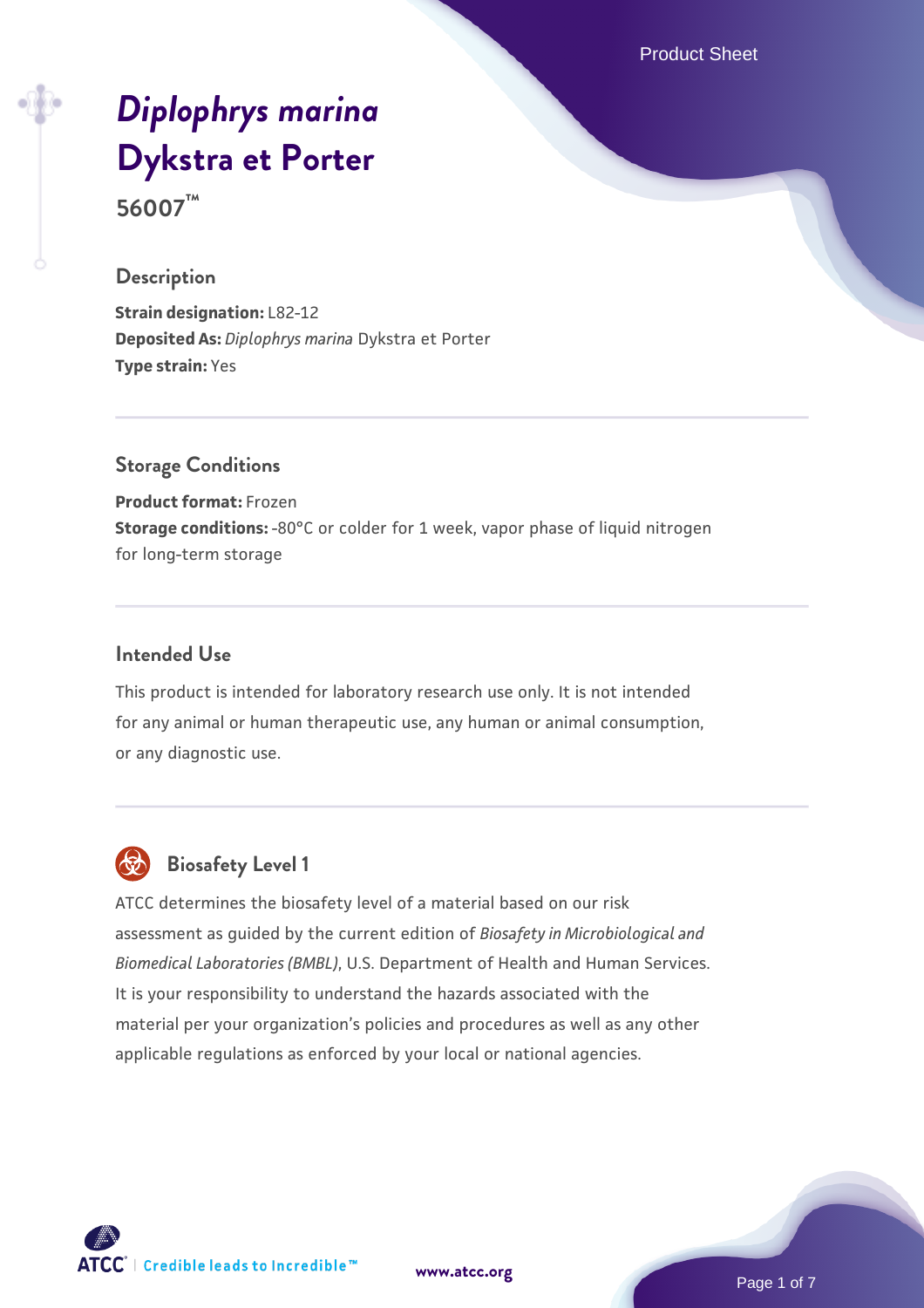#### *[Diplophrys marina](https://www.atcc.org/products/56007)* [Dykstra et Porter](https://www.atcc.org/products/56007) **Product Sheet** Product Sheet **56007**

ATCC highly recommends that appropriate personal protective equipment is always used when handling vials. For cultures that require storage in liquid nitrogen, it is important to note that some vials may leak when submersed in liquid nitrogen and will slowly fill with liquid nitrogen. Upon thawing, the conversion of the liquid nitrogen back to its gas phase may result in the vial exploding or blowing off its cap with dangerous force creating flying debris. Unless necessary, ATCC recommends that these cultures be stored in the vapor phase of liquid nitrogen rather than submersed in liquid nitrogen.

### **Certificate of Analysis**

For batch-specific test results, refer to the applicable certificate of analysis that can be found at www.atcc.org.

#### **Growth Conditions**

**Medium:**  [ATCC Medium 1728: Enriched Isonema medium](https://www.atcc.org/-/media/product-assets/documents/microbial-media-formulations/atcc-medium-1728.pdf?rev=fb716db16d144957b755e2376ad11a96) **Instructions for complete medium:** This culture may grow equally well with serum concentration lowered to 5% **Temperature:** 20-25°C

#### **Handling Procedures**

#### **Storage and Culture Initiation**

Frozen ampules packed in dry ice should either be thawed immediately or stored in liquid nitrogen. If liquid nitrogen storage facilities are not available, frozen ampules may be stored at or below -70°C for approximately one week. **Do not under any circumstance store frozen ampules at refrigerator freezer**

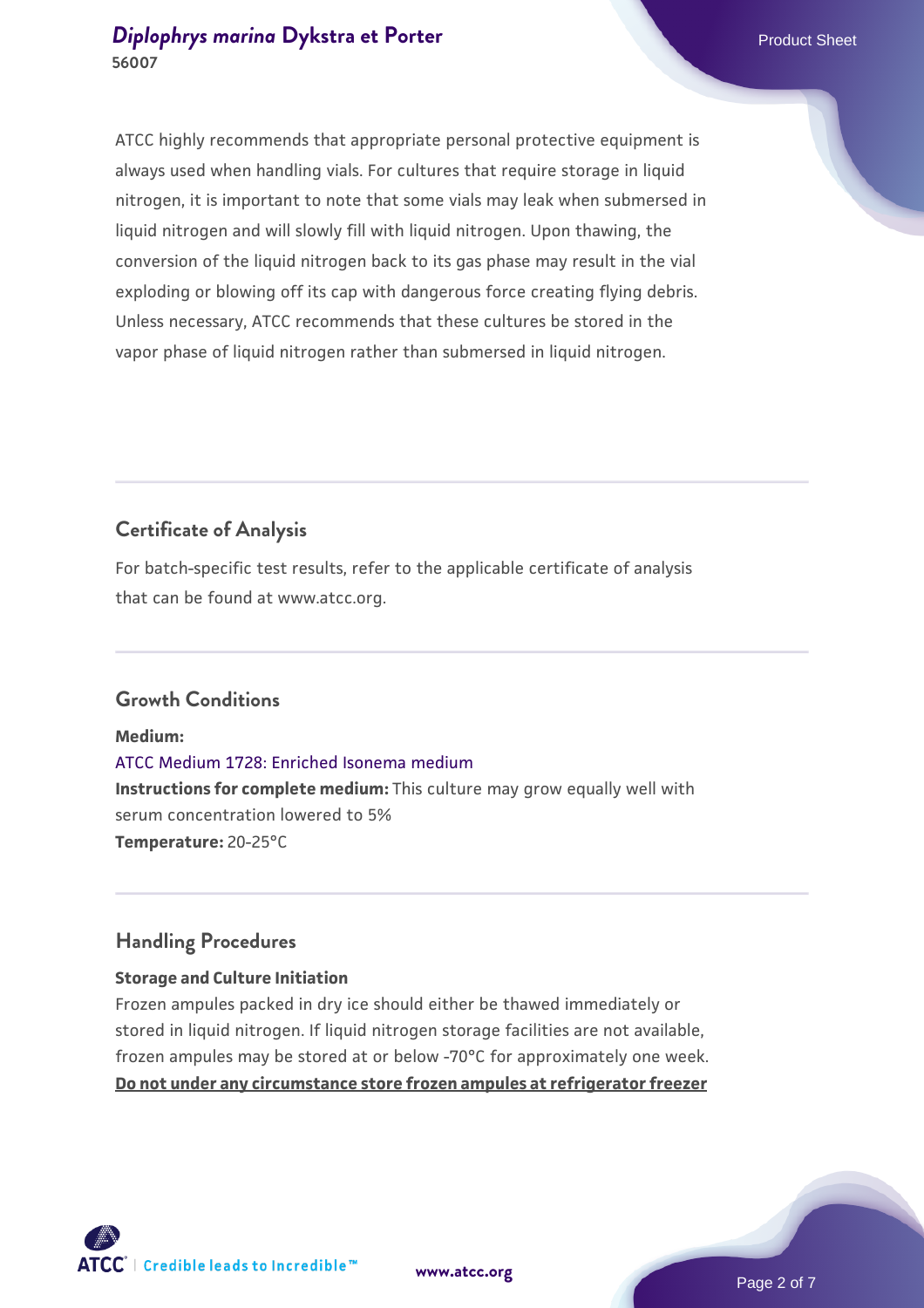**temperatures (generally -20°C).** Storage of frozen material at this temperature will result in the death of the culture.

- 1. To thaw a frozen ampule, place it in a 35°C water bath such that the lip  $\;$ of the ampule remains above the water line. Thawing time is approximately 2 to 3 minutes. Do not agitate the ampule. Do not leave ampule in water bath after it is thawed.
- 2. Immediately after thawing, aseptically transfer entire contents to a T-25 tissue culture flask containing 10 mL ATCC medium 1728. Incubate with the cap tightly sealed at 20-25°C.

NOTE: Do not distribute the thawed material to a larger volume of medium than indicated above. It is essential to first establish the culture in a small volume.

**Culture maintenance:** Subculture every two weeks to a T-25 flask of fresh medium in the following manner:

1. Vigorously agitate the flask (or scrape the flask bottom using a sterile cell scraper) and aseptically transfer 0.2-0.3 mL from a growing culture to 10 mL of fresh ATCC medium 1728 in a T-25 tissue culture flask.

2. Incubate flask at 20-25°C with the cap on tightly.

**Reagents for cryopreservation:** Cryoprotective Solution

DMSO, 2.0 mL

Fresh growth medium, 8.0 mL

#### **Harvest and Preservation**

1. Prepare a 20% (v/v) solution of sterile DMSO as follows: Add the required volume of DMSO to a glass screw-capped test tube and place it in an ice bath. Allow the DMSO to solidify. Add the required volume of refrigerated medium. Dissolve the DMSO by inverting the tube several times.

\*NOTE: If the DMSO solution is not prepared on ice, an exothermic reaction will occur that may precipitate certain components of the medium.

- 2. **Cryopreservation:**
- 3. Harvest the culture by agitating the contents of each flask (or by scraping the bottom of each flask using a sterile cell scraper). Transfer the cell suspensions to 15 mL plastic centrifuge tubes.
- 4. Spin the cell suspensions at approximately 800 x g for 5 min.
- 5. Pool the cell pellets and adjust the concentration to 2.0 4.0  $\times$  10<sup>7</sup>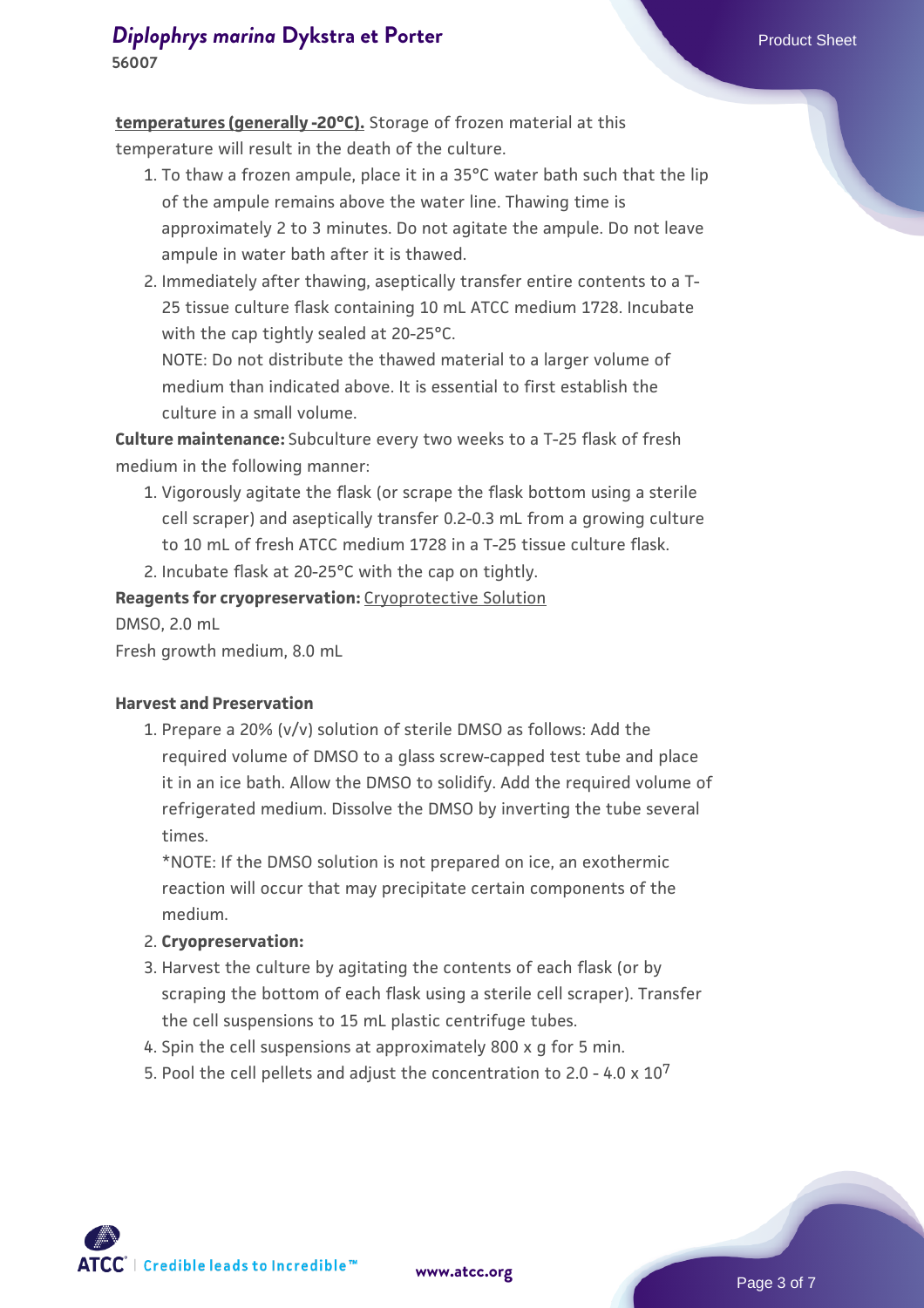cells/mL with a fresh ATCC medium 1728.

NOTE: If the concentration is too low, centrifuge at 500 x g for 5 min and resuspend in the volume of ATCC medium 1728 required to yield the desired concentration.

- 6. Mix the cell preparation and 20% (v/v) DMSO in equal portions. The final concentration will be  $1.0 - 2.0 \times 10^7$  cells/mL and  $10\%$  DMSO. The time from the mixing of the cell preparation and cryoprotective solution to the start of the freezing process should be no less than 15 min. and no more than 30 min.
- 7. Dispense in 0.5 mL aliquots to 1.0-2.0 mL sterile plastic screw-capped cryules (special plastic vials for cryopreservation).
- 8. Place the vials in a controlled rate freezing unit. From room temperature cool at -1°C/min to -40°C. If the freezing unit can compensate for the heat of fusion, maintain rate at -1°C/min through the heat of fusion. At -40°C plunge ampules into liquid nitrogen. Alternatively, place the vials in a Nalgene 1°C freezing apparatus. Place the apparatus at -80°C for 2 to 3 hours and then plunge ampules into liquid nitrogen. (The cooling rate in this apparatus is approximately - 1°C/min.)
- 9. Store in either the vapor or liquid phase of a nitrogen refrigerator.
- 10. To thaw a frozen ampule, place it in a 35°C water bath such that the lip of the ampule remains above the water line. Thawing time is approximately 2 to 3 minutes. Do not agitate the ampule. Do not leave ampule in water bath after thawed.
- 11. Immediately after thawing, aseptically transfer entire contents to a T-25 tissue culture flask containing 10 mL ATCC medium 1728. Incubate with the cap tightly sealed at 20-25°C.
- 12. Follow the protocol for maintenance of culture.

#### **Material Citation**

If use of this material results in a scientific publication, please cite the material in the following manner: *Diplophrys marina* Dykstra et Porter (ATCC 56007)

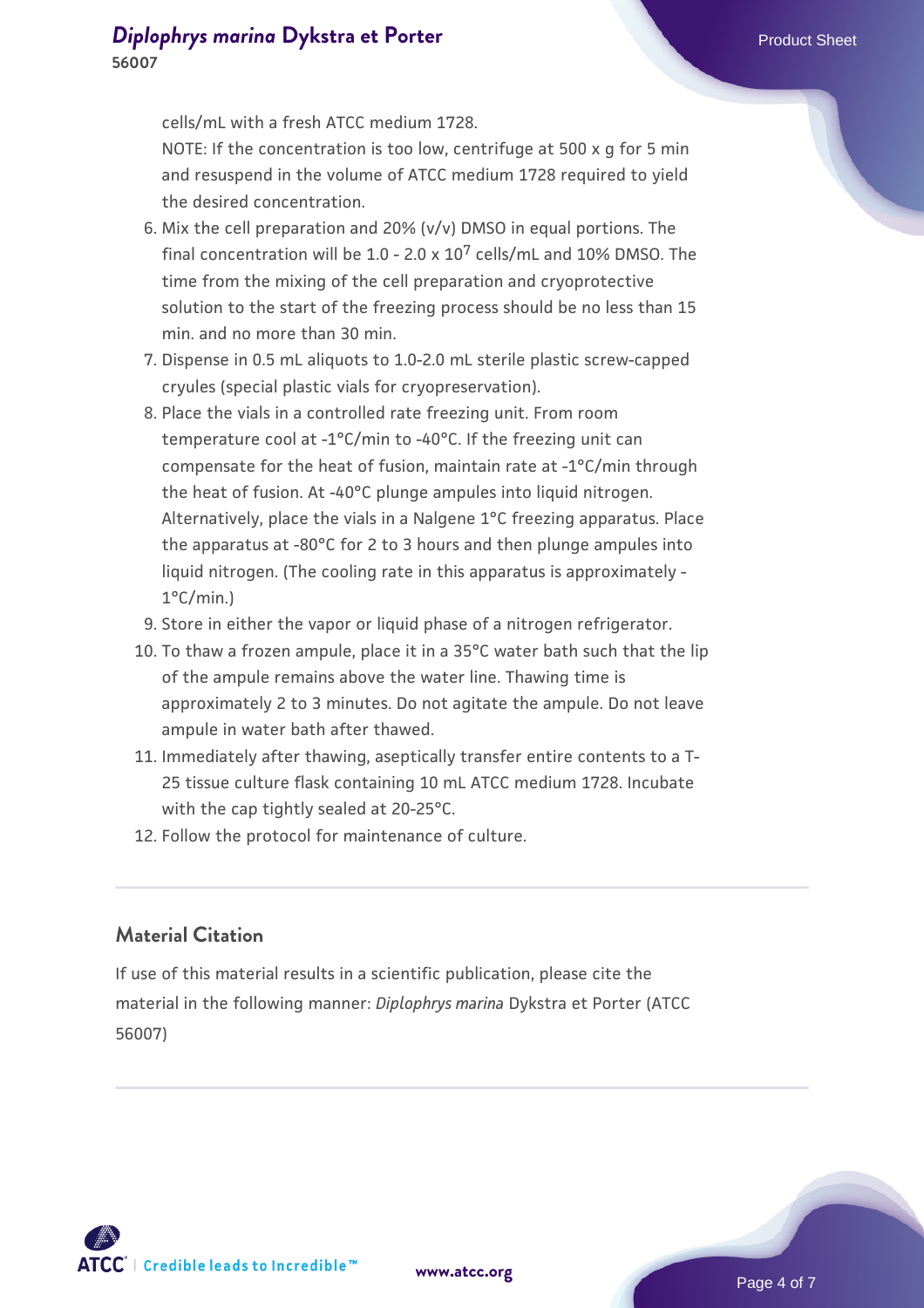#### *[Diplophrys marina](https://www.atcc.org/products/56007)* [Dykstra et Porter](https://www.atcc.org/products/56007) **Product Sheet** Product Sheet **56007**

#### **References**

References and other information relating to this material are available at www.atcc.org.

#### **Warranty**

The product is provided 'AS IS' and the viability of ATCC® products is warranted for 30 days from the date of shipment, provided that the customer has stored and handled the product according to the information included on the product information sheet, website, and Certificate of Analysis. For living cultures, ATCC lists the media formulation and reagents that have been found to be effective for the product. While other unspecified media and reagents may also produce satisfactory results, a change in the ATCC and/or depositor-recommended protocols may affect the recovery, growth, and/or function of the product. If an alternative medium formulation or reagent is used, the ATCC warranty for viability is no longer valid. Except as expressly set forth herein, no other warranties of any kind are provided, express or implied, including, but not limited to, any implied warranties of merchantability, fitness for a particular purpose, manufacture according to cGMP standards, typicality, safety, accuracy, and/or noninfringement.

#### **Disclaimers**

This product is intended for laboratory research use only. It is not intended for any animal or human therapeutic use, any human or animal consumption, or any diagnostic use. Any proposed commercial use is prohibited without a license from ATCC.

While ATCC uses reasonable efforts to include accurate and up-to-date information on this product sheet, ATCC makes no warranties or representations as to its accuracy. Citations from scientific literature and



**[www.atcc.org](http://www.atcc.org)**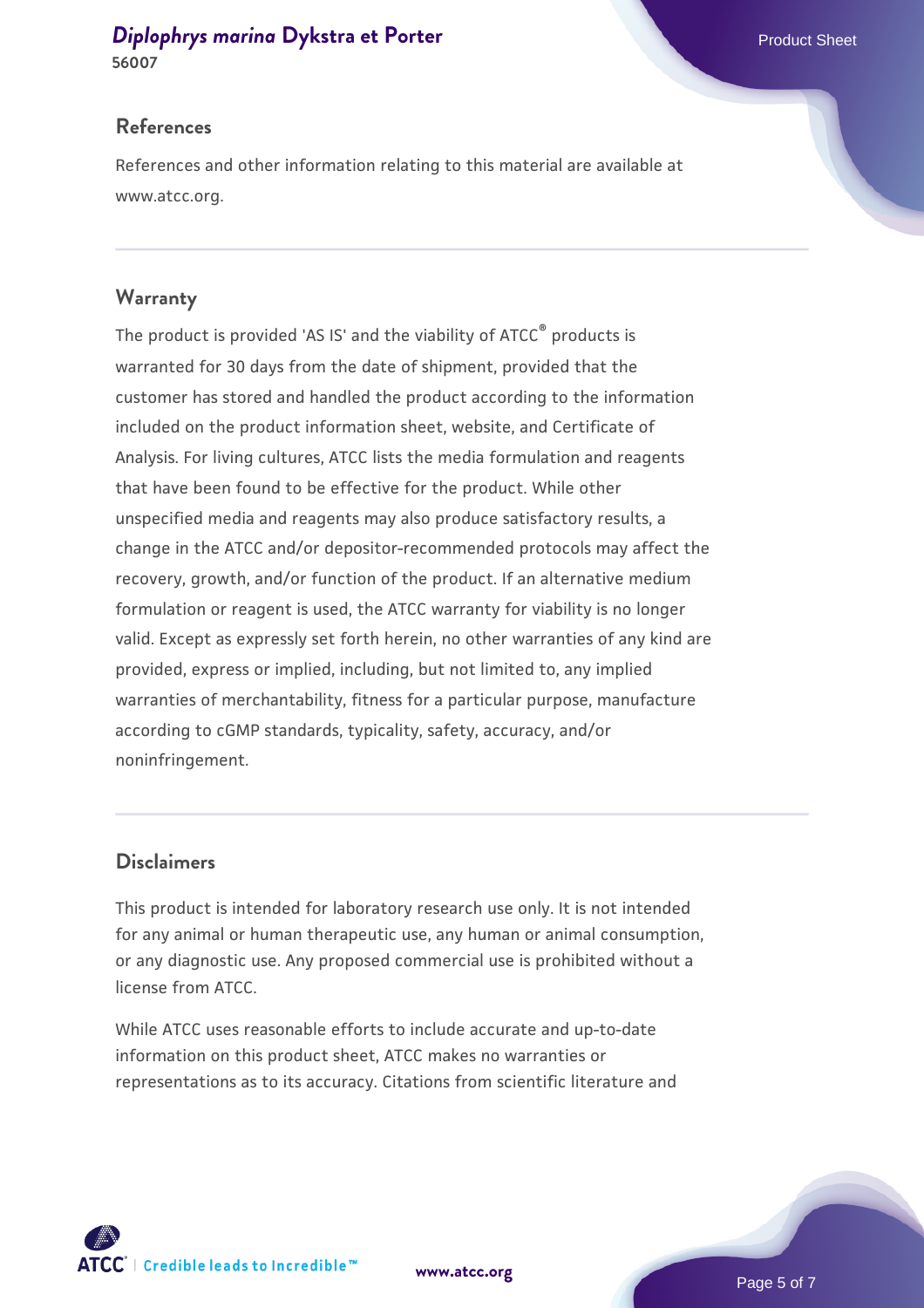patents are provided for informational purposes only. ATCC does not warrant that such information has been confirmed to be accurate or complete and the customer bears the sole responsibility of confirming the accuracy and completeness of any such information.

This product is sent on the condition that the customer is responsible for and assumes all risk and responsibility in connection with the receipt, handling, storage, disposal, and use of the ATCC product including without limitation taking all appropriate safety and handling precautions to minimize health or environmental risk. As a condition of receiving the material, the customer agrees that any activity undertaken with the ATCC product and any progeny or modifications will be conducted in compliance with all applicable laws, regulations, and guidelines. This product is provided 'AS IS' with no representations or warranties whatsoever except as expressly set forth herein and in no event shall ATCC, its parents, subsidiaries, directors, officers, agents, employees, assigns, successors, and affiliates be liable for indirect, special, incidental, or consequential damages of any kind in connection with or arising out of the customer's use of the product. While reasonable effort is made to ensure authenticity and reliability of materials on deposit, ATCC is not liable for damages arising from the misidentification or misrepresentation of such materials.

Please see the material transfer agreement (MTA) for further details regarding the use of this product. The MTA is available at www.atcc.org.

#### **Copyright and Trademark Information**

© ATCC 2021. All rights reserved. ATCC is a registered trademark of the American Type Culture Collection.

#### **Revision**

This information on this document was last updated on 2021-05-19